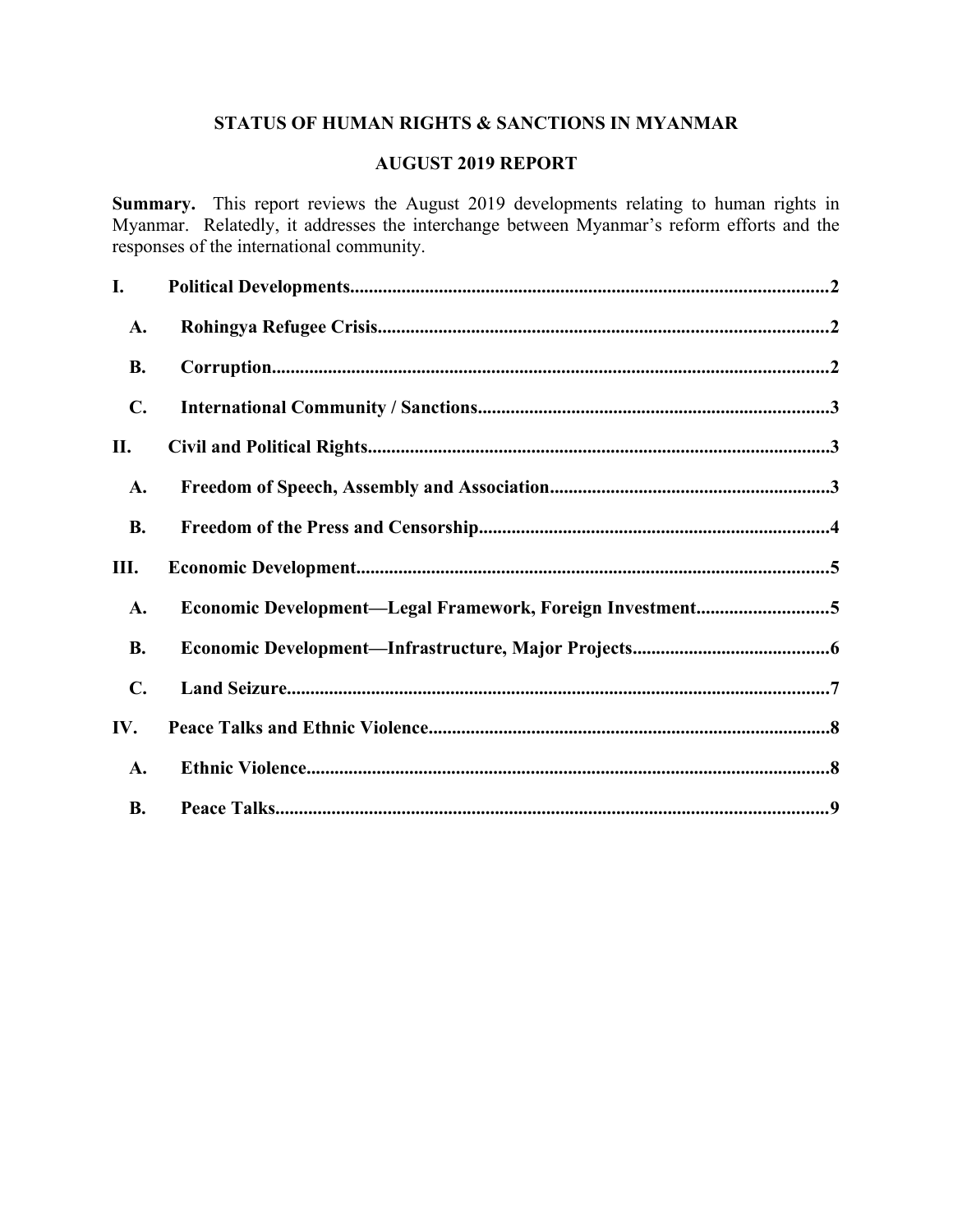# **I. Political Developments**

### <span id="page-1-2"></span><span id="page-1-0"></span>**A. Rohingya Refugee Crisis**

On August 15, the Myanmar and Bangladesh governments announced repatriation plans, consisting of an agreed list of 3,450 Rohingya refugees to be returned to Rakhine State.<sup>1</sup> This second attempt to begin repatriation of the thousands of Rohingya refugees that have fled from Myanmar to Bangladesh over the past two years failed, primarily due to the Myanmar authorities' failure to convince the refugees that it would be safe to return.<sup>2</sup> Similar to the first repatriation attempt in November of last year, no refugees agreed to voluntarily board the buses to Myanmar.<sup>3</sup> A Bangladeshi government official confirmed that four families from Cox's Bazar had initially expressed interest in going back, but that they were dissuaded from boarding a vehicle to cross the border by fellow refugees who told them that they would not be able to return to their original villages or have a pathway to citizenship.<sup>4</sup>

Although the United Nations High Commissioner for Human Rights ("UNHCR") has confirmed with the two governments that any repatriation of refugees will be voluntary, safe and dignified, none of the refugees interviewed by UNHCR have indicated that they are willing to repatriate at this time.<sup>5</sup> Bangladesh's refugee relief and repatriation commissioner, Mohammad Abul Kalam, stated that UNHCR had only interviewed a third of the 3,450 refugees as part of its intention surveys.<sup>6</sup> Of the refugees who had been interviewed, most Rohingya clearly stated that they were very fearful of their physical safety in Rakhine State, and that this was the primary reason that they did not want to return to Myanmar.<sup>7</sup>

The failed repatriation attempt came as a United Nations fact-finding mission issued a report that revealed the extent to which the Tatmadaw systematically used sexual violence, including the gang rape of men and women, as part of its strategy to intimidate the Rohingya during 2016 and 2017 during the crackdowns that precipitated the fleeing of Rohingya from Myanmar to Bangladesh.<sup>8</sup>

### <span id="page-1-1"></span>**B. Corruption**

Following a complaint to the President's Office, former Union Industry Minister Khin Maung Cho was allowed to step down under suspicion of corruption.<sup>9</sup> Khin Maung Cho is suspected to have arranged for the purchase of raw materials worth more than one billion kyat from state-owned Burma Pharmaceutical Industry without conducting a tender process.<sup>10</sup>

The Union Parliament approved a proposal for Myanmar to join the International Anti-Corruption Academy.<sup>11</sup> Myanmar will join 74 other countries and four non-state entities, and lawmakers have expressed hope that joining the academy will help to improve the operations of the Anti-Corruption Commission ("ACC").<sup>12</sup>

A Ministry of Electricity and Energy official under investigation by the ACC has returned to work, although the investigation remains ongoing.<sup>13</sup>

A deputy director general of the Naypyitaw market department was released from custody by the Mandalay Region Supreme Court following a finding of fabricated evidence.<sup>14</sup>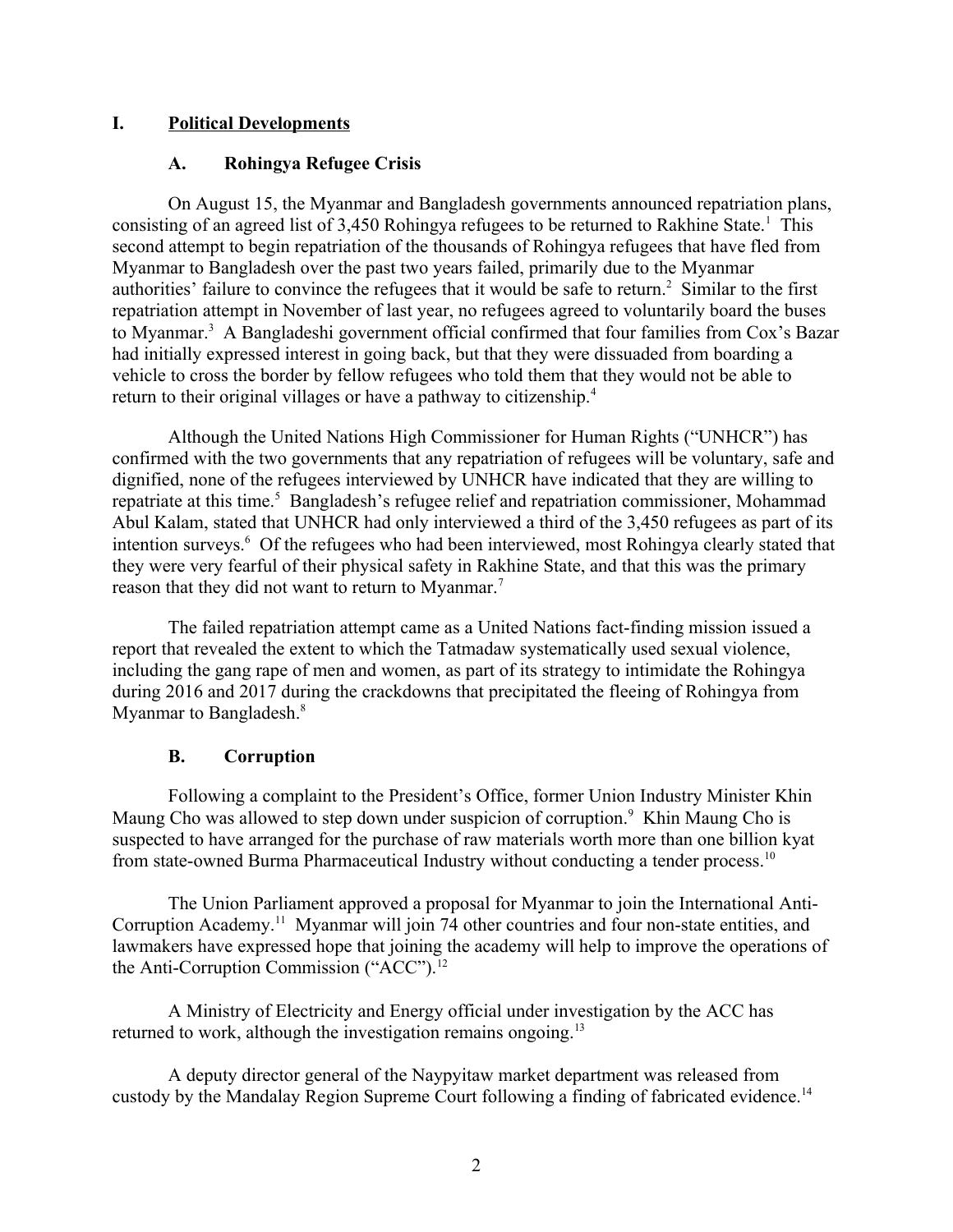The deputy director general, Min Lwin Soe, had been arrested and sued in November 2017 for allegedly accepting a bribe of 5 million kyat.<sup>15</sup> Evidence presented by Min Lwin Soe showed that the videos showing him accepting the bribe had been edited to exclude Min Lwin Soe's refusal of the bribe.<sup>16</sup>

### <span id="page-2-0"></span>**C. International Community / Sanctions**

A report from a UN fact-finding mission has revealed that nearly 60 foreign firms operating in Myanmar have business ties to the Tatmadaw.<sup>17</sup> It also listed 45 local businesses that donated over US\$10 million (15.1 billion kyats) to the military during the first few weeks of its 2017 clearance operations against the Arakan Rohingya Salvation Army in Rakhine State operations widely condemned since as ethnic cleansing. The report calls on members of the international business community to sever their ties to the Tatmadaw or risk contributing to the several human rights violations the international community accuses the military of perpetrating. The report accuses the firms of at the very least contributing to the military's financial capacity to carry out human rights violations, particularly in ethnic areas like Kachin, Shan and Rakhine States.<sup>18</sup> The report named two companies in particular—KBZ Group and Max Myanmar Group —that helped finance the construction of a barrier fence along the Myanmar-Bangladesh border "knowing that it would contribute to the suffering and anguish associated with preventing the displaced Rohingya population from returning to their homes and land," the report said. Max Myanmar Group said that it "categorically denies" the report's description of its donation.

The Myanmar government said that it "categorically rejects" the UN report, saying it is "an action intended to harm the interests of Myanmar and its people."<sup>19</sup> The Foreign Ministry reiterated its view that the UN Human Rights Council exceeded its mandate and contravened the terms and practices of international law by setting up the fact finding mission.<sup>20</sup> Myanmar has opposed the investigatory body since it was formed in 2017, saying its creation was based on unfounded allegations. The government said that it is addressing the issue of accountability in Rakhine through the Independent Commission of Enquiry. The military has also established its own Commission of Enquiry to address the allegation of human rights violations in northern Rakhine. The Union Enterprise for Humanitarian Assistance, Resettlement and Development in Rakhine ("UEHRD"), an umbrella program for infrastructure projects in northern Rakhine and one of the programs named in the report, said the UN report "paints a distorted picture of the UEHRD, which was established to address the complex issues of Rakhine."<sup>21</sup>

Following the release of the report, Belgian company Newtec decided to stop doing business with Myanmar military-backed Mytel.<sup>22</sup> Newtec was among the many firms mentioned in the report. Newtec said it would "follow the recommendations by the UN and stop commercial ties with Mytel linked to the MEC [Myanmar Economic Corporation] through its corporate structure." According to Communication & Commerce (Com & Com), a technology and equipment supplier to Mytel, Newtec's decision will not seriously impact the company's more than 15 million SIM-card holders across the country.

The UK-based rights group, Burma Campaign UK, added nearly 40 international firms, including U.S. tech giants Google and Apple, as well as Britain's Peel Group, China's Huawei and Japanese financial services company JCB to its "Dirty List" for having ties to Myanmar military-owned businesses or projects linked to gross human rights violations and environmental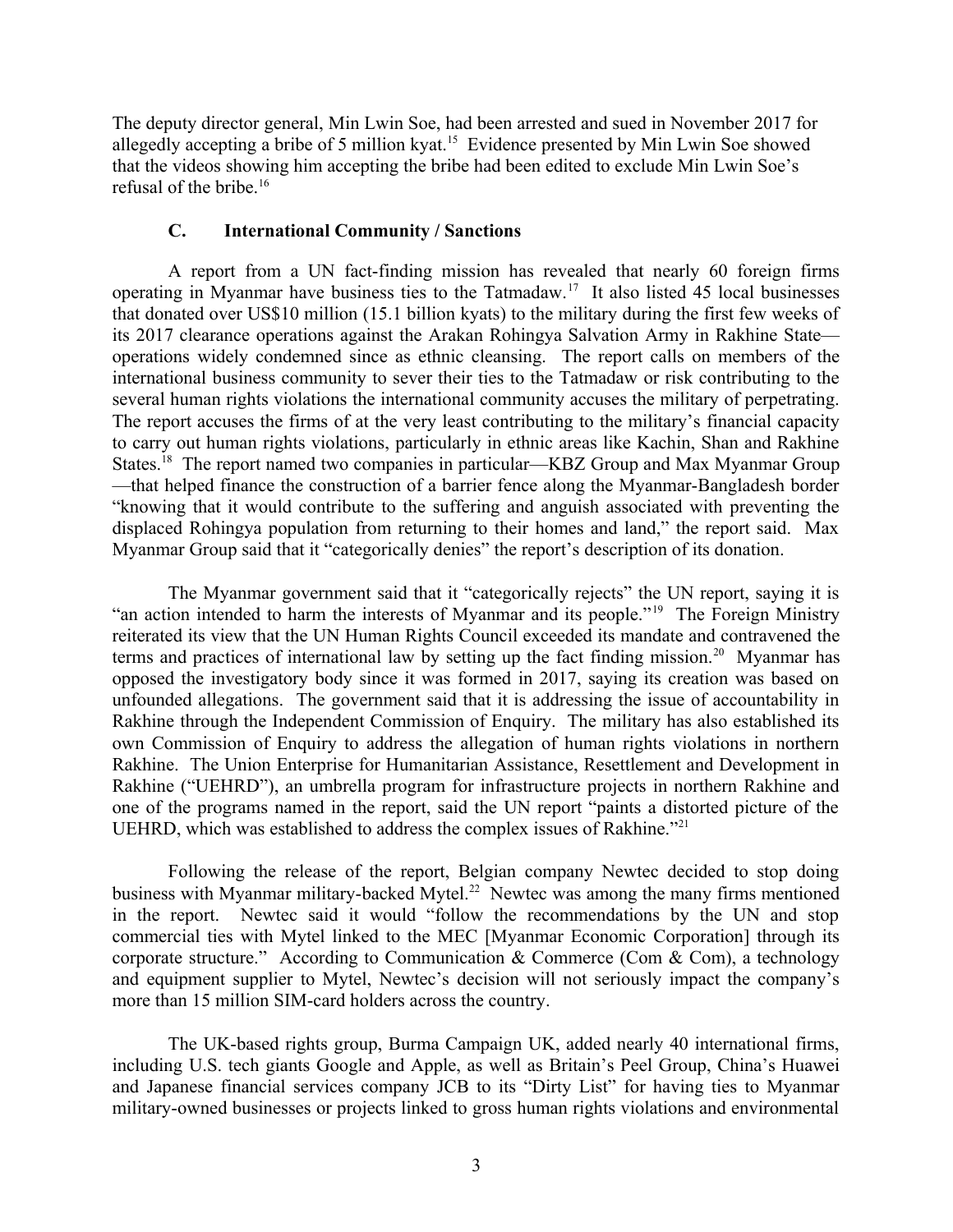destruction in the country.<sup>23</sup> Whereas the UN's recent report focused on foreign firms that indirectly earn income for the military, Burma Campaign UK's latest report includes a wide range of companies with various types of links to military-backed businesses such as telecom operator Mytel.

Kyauktada Township deputy administrator Myo Myint filed a complaint against Hla Swe, a former lieutenant-colonel with the Tatmadaw, with the township court for allegedly condemning state leaders while speaking at a rally against the imposition of U.S. sanctions on Myanmar military leaders in front of Yangon City Hall on August 3.<sup>24</sup> "Sanctions were imposed against Tatmadaw [leaders]. Doesn't the country have a president? Doesn't the country have someone who is higher than the president?" Hla Swe said at the rally, apparently calling out President Win Myint and State Counselor Aung San Suu Kyi for not taking actions against the U.S. sanctions. He also accused them of providing inside information to the U.S. that contributed to the imposition of the sanctions. An arrest warrant was issued for sedition under Article 124(a) of the Penal Code.

# **II. Civil and Political Rights**

# <span id="page-3-1"></span><span id="page-3-0"></span>**A. Freedom of Speech, Assembly and Association**

A court in Kamayut Township rejected a lawsuit filed against the U.S. ambassador and two others by nationalist monk, Parmaukha, for allegedly defaming Buddhism.<sup>25</sup> Parmaukha filed the lawsuit against U.S. Ambassador Scott Marciel, the artist who painted the picture and the person who posted the picture on the official Facebook page of the U.S. Embassy in Yangon. The image was of a painting done for an environmentally themed art exhibit the embassy hosted in July. The image depicts a silhouette of Buddha wearing a gas mask in the foreground while factories belching smoke are seen in the background. The post received hundreds of critical comments, saying the embassy defamed Buddha and Buddhism, and failed to respect the host country's religion. The U.S. Embassy removed the post the next day. Parmaukha's lawsuit was rejected by the court as being unfit for a lawsuit.

Muslim spiritual leader San Aung said that he is in the process of filing a lawsuit against Hla Swe, an ex-military officer who represented the Union Solidarity and Development Party ("USDP") in the country's Upper House under the Thein Sein administration, accusing him of hate speech against Islam.<sup>26</sup> During a speech on August 3, Hla Swe, who retired from the military as a lieutenant colonel to join the military's proxy USDP before the 2010 general elections, said, "They [the U.S.] can insult three out of four religions. But do they dare touch Muhammad? I doubt the U.S. is that brave. If they do, Muhammad will bomb them with an airplane. They are afraid of that." The lawsuit is filed under Article 295(a) of the Penal Code, which criminalizes deliberate and malicious acts intended to outrage the feelings of any group by insulting its religion or religious beliefs.<sup>27</sup>

The Loikaw Township Court officially charged six Karenni activists with slander under Article 8(d) of the Law Protecting the Privacy and Security of Citizens for calling the Kayah State chief minister a traitor over his support of a statue of Myanmar independence hero General Aung San.<sup>28</sup> In February, the Kayah State government erected the statue in a park in the state's capital, Loikaw, amid protest from Karenni locals. The state government used the police force to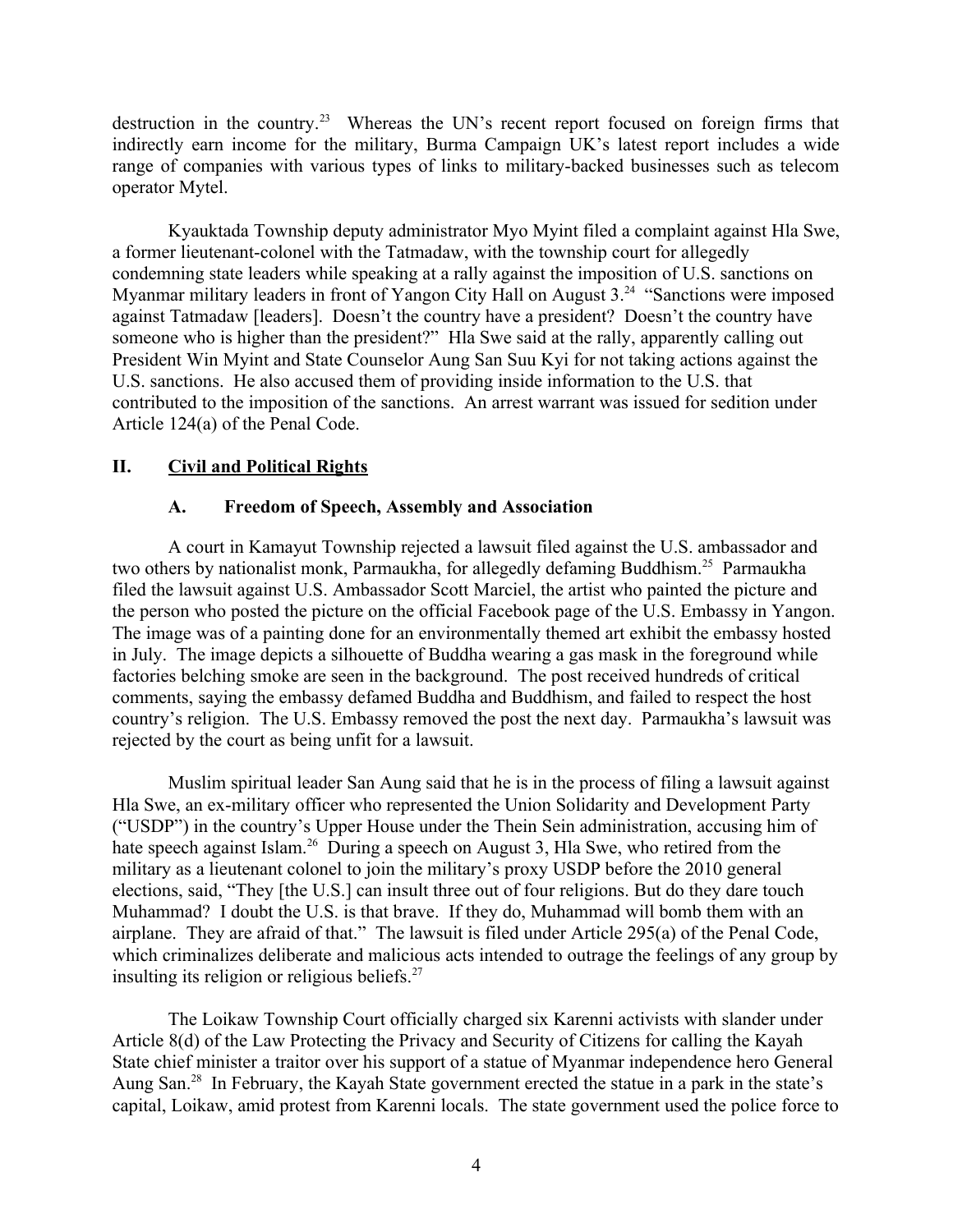crack down on protesters that had gathered at the park and later outside of the local National League for Democracy headquarters. Karenni activists said at the time that they have their own history involving their own ethnic leaders, and that the statue of Gen. Aung San is a symbol of the dominant role the interests and identity of the Myanma majority plays in the country, to the disadvantage of ethnic minorities. If convicted the activists face six months to three years in prison.

Some 30 students protested in Sagaing Region to call on the government to release the eight students who were arrested for holding a march on July 7 in Yangon to commemorate the demolition of the Rangoon University Students' Union building by troops in 1962.<sup>29</sup> The eight students who led the march in July were charged with protesting without permission.

Lieutenant-Colonel Than Htike from the Tatmadaw's Northern Command filed a lawsuit against an ethnic Kachin religious leader, Rev. Dr. Hkalam Samson, for discussing "the promotion of democracy and federalism in Myanmar" with U.S. President Trump at the White House in July.<sup>30</sup> Dr. Hkalam Samson and another Kachin pastor, Langjaw Gam Seng, attended a meeting of victims of religious persecution from around the world organized in Washington by the U.S. State Department. During the meeting, Dr. Hkalam Samson told Trump there was no religious freedom in Myanmar and that oppression and torture were still common in the country, where fighting between ethnic armed organizations and the Myanmar military continues despite a return to civilian rule. He also requested Trump support Myanmar's transition to "genuine" democracy and federalism. Dr. Hkalam Samson also thanked the U.S. for imposing sanctions against Myanmar military commander-in-chief Senior-General Min Aung Hlaing and other leaders over extrajudicial killings of Rohingya Muslims. The sanctions bar the officers from entry to the U.S.

Insein Township Court in Yangon Region sentenced a prominent filmmaker and human rights activist to one year in prison for defaming the military in posts on Facebook.<sup>31</sup> Min Htin Ko Ko Gyi, who also founded the Human Rights, Human Dignity International Film Festival, was the subject of a defamation lawsuit filed in March by Lieutenant-Colonel Lin Htun of the Myanmar military's Yangon Region Command under Article 505(a) of the Penal Code.<sup>32</sup> "Min Htin Ko Ko Gyi is so sick that he only has a slim chance of surviving. The sentence is unfair and inhumane; it's an inappropriate sentence for an ailing person. We will submit an appeal to a higher court very soon," said the filmmaker's lawyer, Robert San Aung. Min Htin Ko Ko Gyi suffers from liver cancer. Just three months before he was detained in April, he underwent surgery to remove half of his liver. Prior to the sentencing, Amnesty International had called for all charges against the filmmaker to be dropped immediately and unconditionally.<sup>33</sup>

#### <span id="page-4-0"></span>**B. Freedom of the Press and Censorship**

At a meeting organized by the Myanmar Press Council, the chief minister of Mandalay Region said that he only knew of three pillars of democracy—the legislature, the administrative branch and the judiciary—prompting criticism from the country's media organizations.<sup>34</sup> "I want the media to be the fourth pillar. But I have to question if the media in Myanmar now are worthy of being the fourth pillar? In the Constitution, there are only three pillars—legislative, administrative and judicial," Zaw Myint Maung said. He said the concept of the fourth pillar of democracy is derived from the international community, and insisted there was no such fourth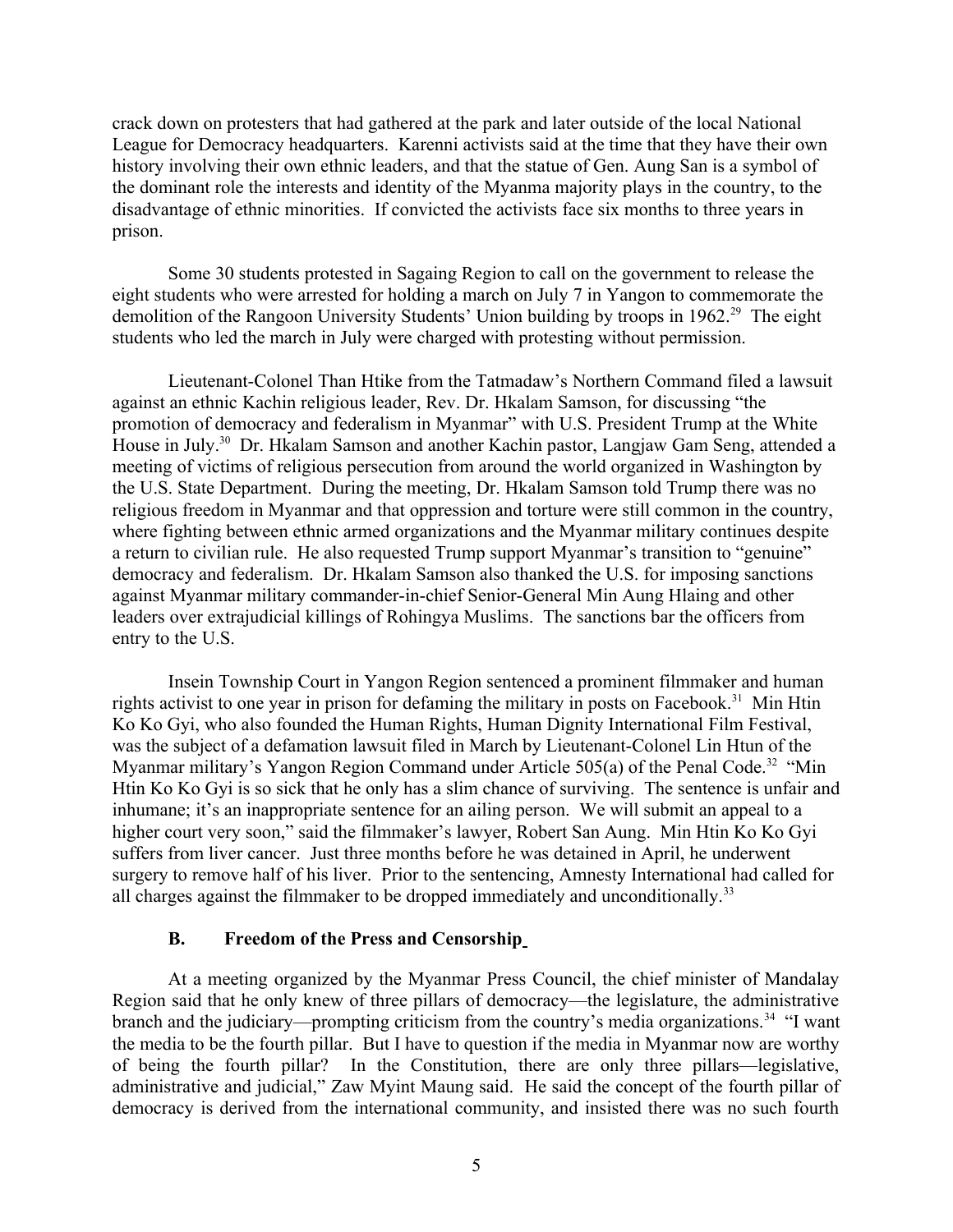pillar in Myanmar. The Upper Myanmar Journalists Organization said it was saddened by the chief minister's comments, and voiced concerns that they would increase restrictions on freedom of press.

The Mandalay District Court agreed to hear an appeal against a lower court's decision to drop a lawsuit against Myanmar Now editor Ko Swe Win, who was accused of defaming a prominent nationalist monk.<sup>35</sup> Nationalist Kyaw Myo Shwe sued Myanmar Now editor Ko Swe Win on July 30, 2017 under Article 66(d) of the Telecommunications Act for posting comments on Facebook that allegedly defamed ultra-nationalist Buddhist monk Wirathu.

Reporters Without Borders ("RSF") has asked the United Nations Working Group on Arbitrary Detention to look into the case of Aung Kyi Myint, a video-reporter who will begin his fourth month in detention on what, in a statement, it called "trumped-up charges" in Myanmar's central Mandalay region.<sup>36</sup> Arrested on May 15 while providing live coverage of a demonstration on social networks, Nanda is accused of violence against police and soldiers, supposedly with the help of a stick, although, RSF says, there is no evidence to support this claim. He was held for a month before being formally charged and he is facing a possible combined sentence of 17 years in prison.

### **III. Economic Development**

#### <span id="page-5-1"></span><span id="page-5-0"></span>**A. Economic Development—Legal Framework, Foreign Investment**

According to a statement of the Directorate of Investment and Company Administration ("DICA"), 224 foreign enterprises were permitted by the Myanmar Investment Commission ("MIC") to invest more than \$ 3.5 billion in the country in the first 10 months of the fiscal year 2018 – 2019. From October 2018 to July 31, 2019, the transport and communication sector attracted the most foreign direct investment, followed by the manufacturing sector. Foreign investment also flowed into the country's agriculture, livestock and fisheries, power, oil and gas, hotel and tourism, real estate, industrial estate and other services sectors.<sup>37</sup>

After a meeting with the Myanmar State Counselor, the president of South Korea pledged to accelerate Korea's economic presence in Myanmar and to cooperate on development in the country. The trip is a part of the Korean president's "New Southern Policy" to deepen relations with Southeast Asian nations. Five memoranda of understanding and one framework agreement, focused mostly on investment between the two countries, were signed during the trip.<sup>38</sup>

According to the embassies of Japan and the U.S. in Myanmar, the countries stand with Myanmar to promote responsible, quality and ethical investment "for the benefit of the people of Myanmar" and "for the country's economic development." The announcement was made in a joint statement issued by the embassies following the opening ceremony of the Myanmar-Japan-U.S. Forum on Fostering Responsible Investment in Yangon. As of June 2019, the U.S. was the 13th-largest source of foreign direct investment in Myanmar.<sup>39</sup>

Hilton, one of the fastest-growing hospitality companies in the Asia Pacific, remains upbeat about Myanmar as a growth market within its South East Asia operations on the back of the country's positive tourism outlook. The global company has expressed confidence in both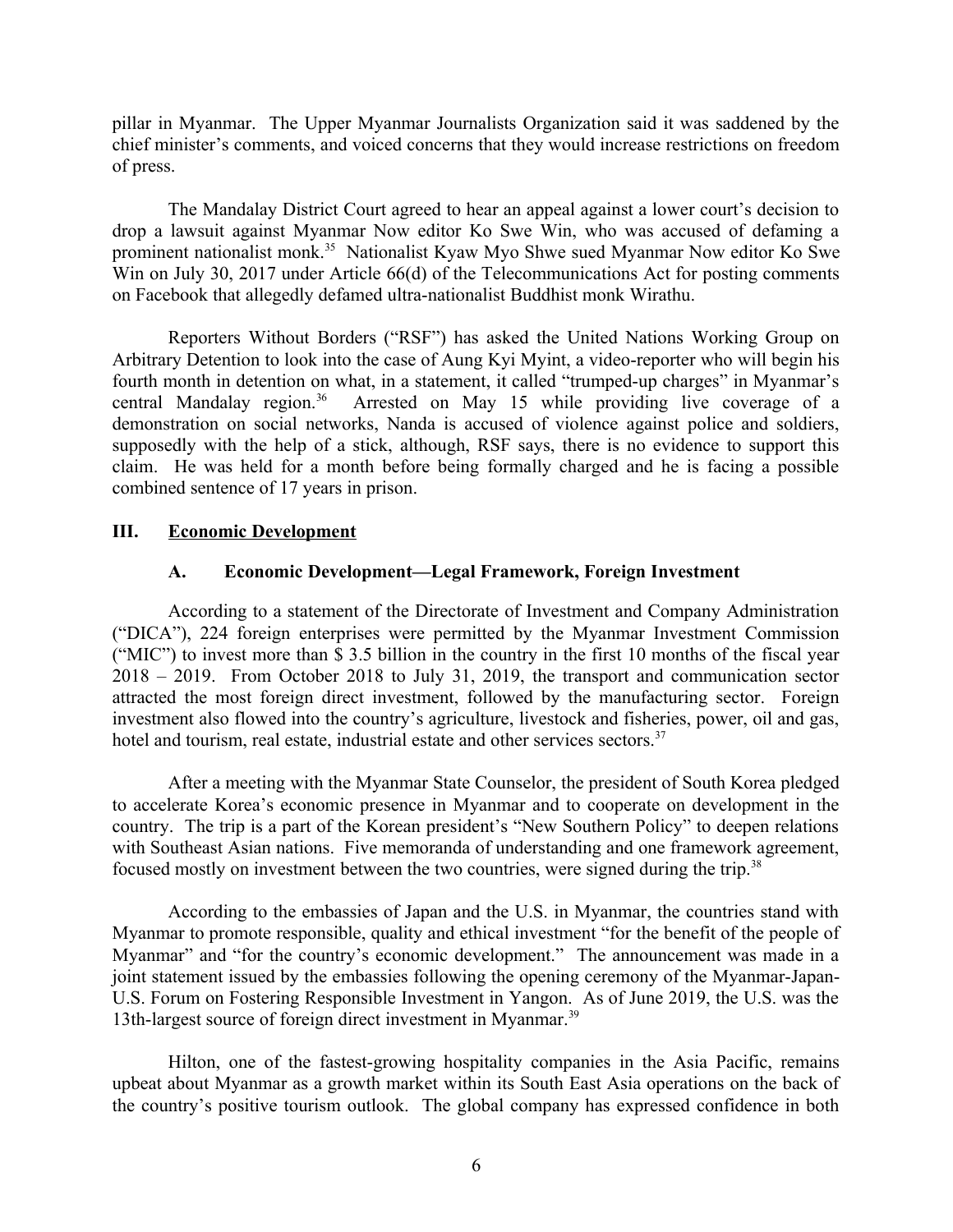leisure and business travel segments in Myanmar, as the Tourism Ministry reported close to 2.5 million foreign visitor arrivals into the country in the first half of this year, which is a 26% yearon-year increase from 2018. Recent developments, such as the easing of visa policies for travelers, the country's new tourism campaign and the naming of the ancient city of Bagan as a UNESCO World Heritage Site, are expected to contribute to increasing Myanmar's appeal as a travel destination.<sup>40</sup>

Myanmar's securities regulator and the Yangon Stock Exchange are planning to establish an alternative market on which investors can trade shares of unlisted companies. Dubbed the Myanmar Public Companies Board, the new market will be a steppingstone for companies to list on the Yangon Stock Exchange. The stock exchange opened in 2016 but still lists only five companies. On July 12, the commission announced that it would allow foreign investors to trade on the Yangon Stock Exchange by the end of the year. Companies which have previously conducted public offerings or those with more than 100 shareholders will be encouraged to register for the new market. About 60 such companies exist in Myanmar.<sup>41</sup>

# <span id="page-6-0"></span>**B. Economic Development—Infrastructure, Major Projects**

On August 1, Chinese representatives and officials from Myanmar's Industry Ministry held the first meeting of the China-Myanmar Economic Corridor ("CMEC") Industry and Investment Cooperation Group, which aims to promote production-based investment and to implement industrial zones along the CMEC.<sup>42</sup>

On August 8, Myanmar's Urban and Housing Development Department ("UHDD") signed a joint venture agreement with Korea Land and Housing Corporation to establish a joint industrial complex in Hlegu, north of the commercial capital Yangon. The Korea Myanmar Industrial Complex will comprise both industrial and commercial areas as well as a research and development facility and a training school on 558 acres in Nyaung Hna Pin village. The project is estimated to create 50,000 to 100,000 jobs. Around 200 Korean companies are expected to invest in the production facilities, which will generate a projected \$10 million in taxes annually. The two parties signed a memorandum of agreement for the project in 2017, which was approved by the Myanmar Investment Commission in February 2019. The project is expected to be completed by 2023.<sup>43</sup>

The two-year USAID-funded capacity development project in partnership with the Pacific Disaster Center and the ASEAN Centre for Humanitarian Assistance,AHA Centre, which aims to build disaster monitoring and early warning capacity for extreme cyclones, earthquakes, floods, landslides and wildfires within Myanmar, entered its final phase in August, as local disaster management experts continue the advances made in the past 27 months. Under this project, Myanmar officials received training on the use of the Disaster Monitoring and Response System platform ("DMRS") beginning in 2017, with a total of 11 sessions reaching nearly 200 members of Myanmar's disaster management community. One final, advanced training was conducted with senior government staff who will take responsibly for incorporating Myanmarspecific Hazards into the DMRS.<sup>44</sup>

The main developer of the New Yangon City project, the New Yangon Development Company ("NYDC"), announced on August 20 that it selected Thailand's PTT Group for power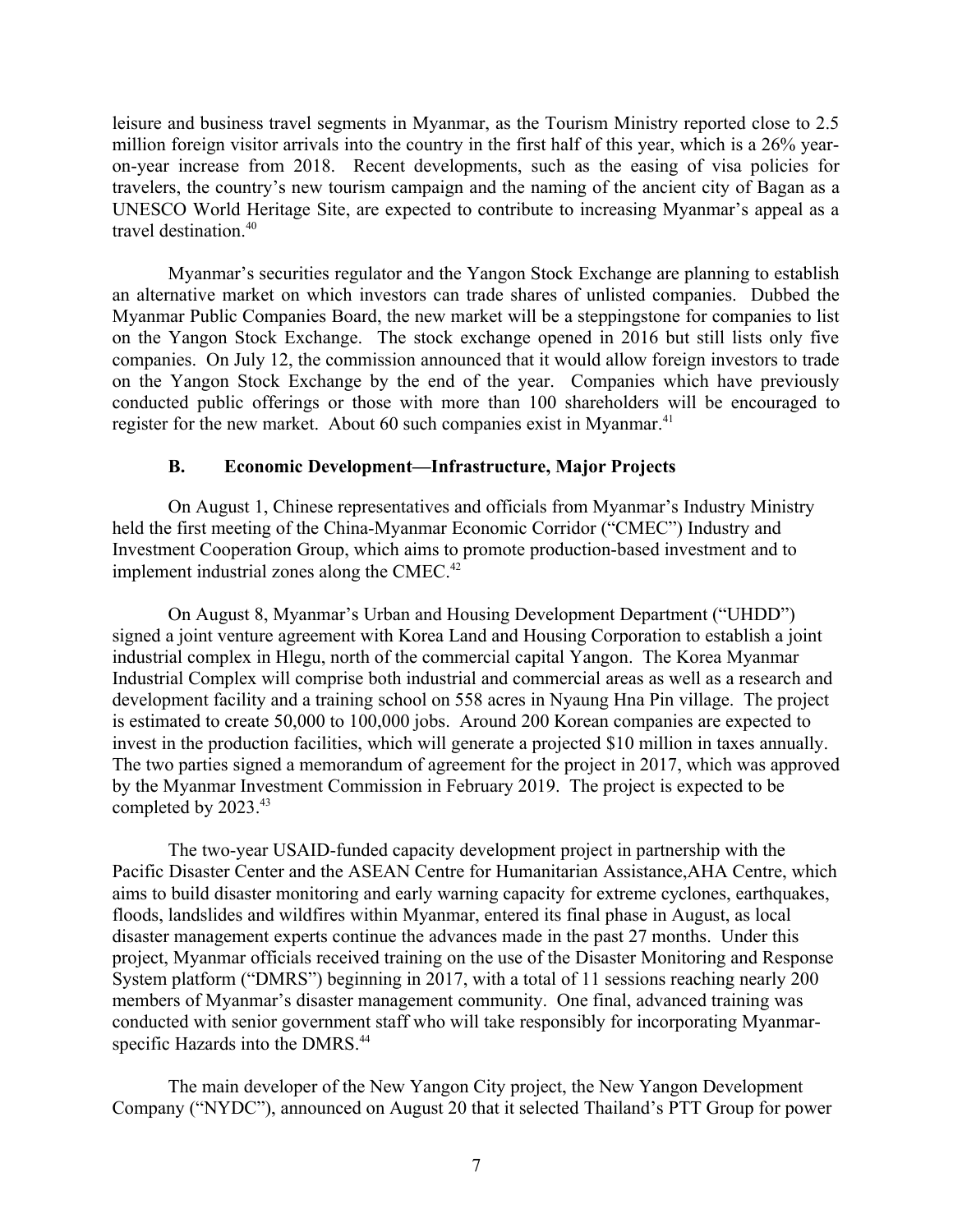supply and distribution and India's Indraprastha Gas Limited and Gail Consortium (IGL Consortium) for natural gas supply and distribution for the controversial project. The New Yangon City project was launched last year by the Yangon government to develop 20,000 acres of farmland across the Yangon River from downtown Yangon. The project is still awaiting Union government approval. According to the announcement, the companies were selected from among 77 submissions from 45 companies and consortia. Next steps include carrying out preliminary work and feasibility studies to prepare pre-project documents—a set of submissions including technical specifications, a financial proposal and a business model—to be used as the basis for conducting the NYDC Challenge, an adaptation of the Swiss Challenge, a global model for fair competition and transparency. The NYDC Challenge allows parties to challenge the original bids with lower bids, which would then cause the originally chosen companies to match the offer or forgo the contract.<sup>45</sup>

On August 15, the Myanmar government announced that it was ready to sign a framework agreement with China on the establishment of cross-border economic cooperation zones, paving the way for the implementation of Beijing's grand infrastructure plans in the country as part of its Belt and Road Initiative. According to the Assistant Permanent Secretary and spokesperson for the Ministry of Commerce, Khin Maung Lwin, the framework will cover a number of major agreements, particularly on the formation of a bilateral joint committee for the implementation of the cross-border economic cooperation zones, the assignment of management roles for the zones and types of incentives for investors.<sup>46</sup>

However, despite China and Myanmar's enthusiasm, there are concerns over the feasibility of Beijing's push to implement the framework. In a three-day period in August, the Northern Alliance, a collection of armed groups in northern Shan State, blew up four major bridges along the main route to the two most important trade hubs on the Myanmar-China border. As a result of the damage, two major border gates in Shan State—in Muse (across the border from Ruili, in China's Yunnan Province) and Chinshwehaw in Laukkai Township (part of the Kokang Self-Administered Zone)—have been shut down.<sup>47</sup>

Conflict between Myanmar and the ethnic armed groups also appeared in Pyin Oo Lwin, where joint forces belonging to the Arakan Army, Myanmar National Democratic Alliance Army and the Ta'ang National Liberation Army set off explosives at the Goktwin Bridge on August 15. The bridge, which is part of the Mandalay-Muse highway that facilitates trade between Myanmar and China, was one of five targets, which also included tollgates and the Defense Services Technological Academy in Pyin Oo Lwin.<sup>48</sup>

### <span id="page-7-0"></span>**C. Land Seizure**

In Mandalay, there is growing concern about fake land deeds being used sell land.<sup>49</sup> Officials have indicated that they believe that "more reliable" procedures for taking ownership of land need to be put in place, including a new property brokerage law.<sup>50</sup> There is also concern in Mandalay about rental houses built for individuals who were previously squatters being sold or rented illegally.<sup>51</sup> These apartments were built in an effort to remove illegal houses. The Mandalay City Development Committee reports that over 3,300 illegal houses and structures have been cleared in the last three years.<sup>52</sup> Some of the cleared structures include shops that had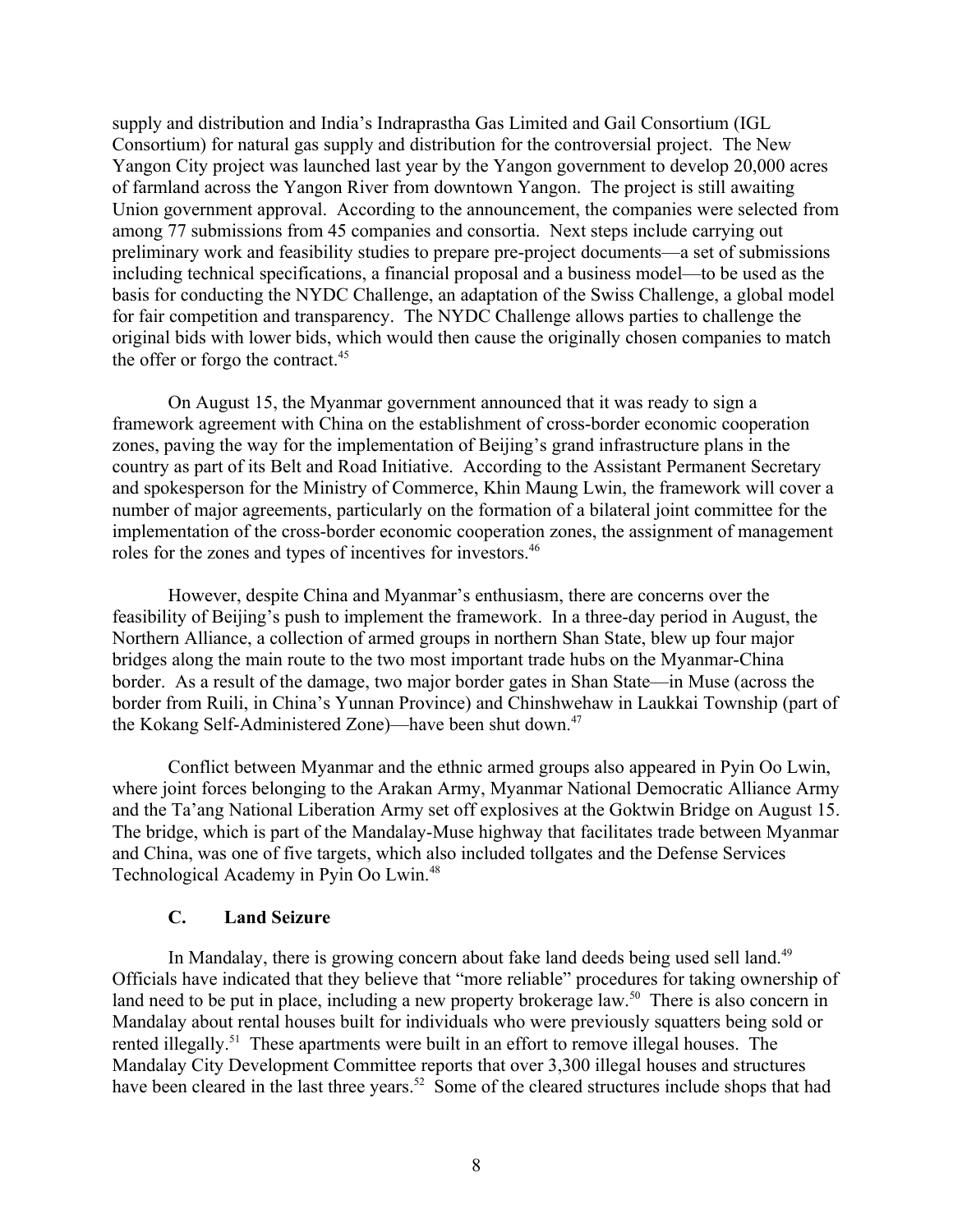previously been encroaching on public roads. Mandalay has indicated that they "continue tackling this problem." <sup>53</sup>

The government has continued its work to expedite compensation for people who have lost land due to urban development.<sup>54</sup> The total amount of land eligible for compensation pursuant to this program stands at 397 hectares and the financial compensation totals K200 billion.<sup>55</sup> An estimated K77 billion will be distributed in 2019, and another K33 billion is expected to be handed out in 2020.<sup>56</sup> Additional funding for compensation will be raised by selling land in new townships.<sup>57</sup>

# **IV. Peace Talks and Ethnic Violence**

# <span id="page-8-2"></span><span id="page-8-1"></span>**A. Ethnic Violence**

According to a Myanmar army spokesperson, ethnic armed fighters have killed at least 15 members of the Myanmar security forces in attacks on an elite military college and other government targets in the northern Shan State.<sup>58</sup> The Northern Alliance, a collection of armed groups in the region, claimed responsibility for the attacks.<sup>59</sup> The rebels also burned down bridges in the region.<sup>60</sup> Photos published by local media showed damaged buildings and burned cars riddled with bullet holes.<sup>61</sup>

Also in Shan State, a volunteer ambulance worker has been killed and several others injured during fighting between separatist rebels and government forces.<sup>62</sup>

Fighting in Shan State escalated after attacks by the Northern Alliance.<sup>63</sup> Dozens of NGO workers were evacuated days after the ambulance driver was killed.<sup>64</sup> Over 3,400 people from Lashio, Theinni and Kutkai townships in northern Shan State have been displaced by recent conflicts between ethnic armed organizations and the Myanmar military, according to local volunteer groups.<sup>65</sup> The numbers do not include those staying with friends and relatives.<sup>66</sup> All schools in the region outside of large city centers have closed out of security concerns.<sup>67</sup>

A woman and a girl sustained injuries after stepping on a landmine in the forest in Mong Peng Township, eastern Shan State, while gathering food.<sup>68</sup> There was no evidence as to which armed group planted the landmine, according to an officer at the Restoration Council of Shan State ("RCSS").<sup>69</sup>

### <span id="page-8-0"></span>**B. Peace Talks**

The United Nationalities Federal Council ("UNFC"), a coalition of ethnic armed groups, announced it is suspending participation in the peace process after an emergency meeting in Chaing Mai, Thailand, on August 1 and 2.<sup>70</sup> The UNFC has been involved in Myanmar's peace process since 2011, serving as the main contact between the government and the ethnic armed groups.

The government and the Peace Process Steering Team ("PPST"), composed of ethnic armed organizations that are signatories to the nationwide ceasefire agreement ("NCA"), met in Chiang Mai, Thailand in mid-August to discuss current political and military affairs as well as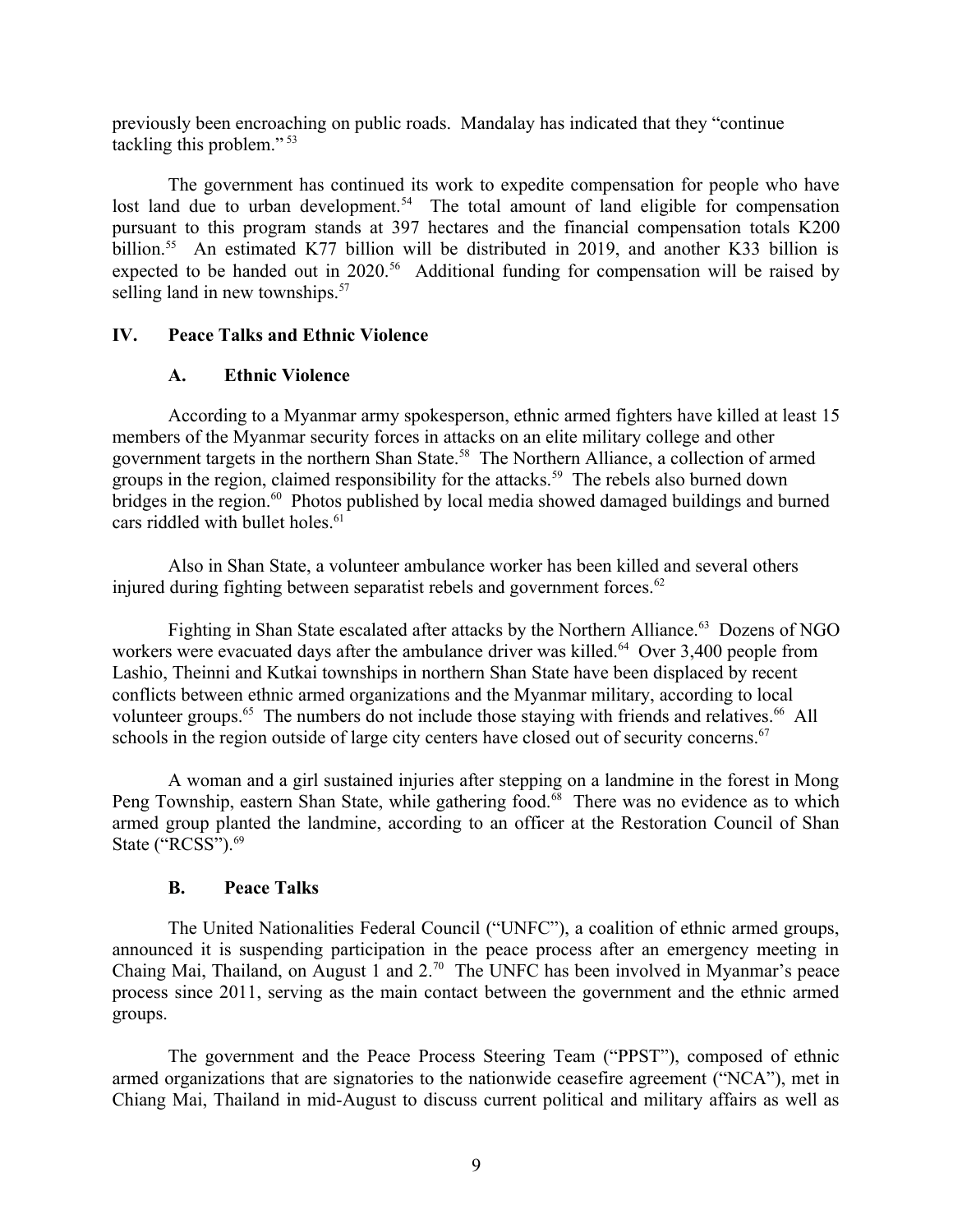peace conditions to find ways of moving the stalled peace process forward.<sup>71</sup> Leaders also urged the union government, the Myanmar military and three non-signatory ethnic armed organizations currently fighting in northern Shan State to end the conflict and seek political solutions. Following the meeting, the PPST announced that peace discussions will continue with the government.

According to the TNLA, no significant progress was made at a meeting between the National Reconciliation and Peace Centre ("NRPC") and the Northern Alliance, although the Tatmadaw's unilateral ceasefire is scheduled to end on August  $31<sup>72</sup>$  The alliance of four ethnic armed groups and the government are still negotiating over a venue for talks on signing a bilateral ceasefire agreement. The NRPC wants to hold the talks in the country, but the alliance wants to hold them in China or in Panghsang in the Wa Special Administrative Region.

The government and the Northern Alliance will meet for peace talks in Keng Tung, eastern Shan State on August 31, the last day of the Tatmadaw's unilateral ceasefire in the region.<sup>73</sup> Observers are hoping negotiations can resume and lead to an easing of the conflicts in western and northeastern Myanmar, where three members of the Northern Alliance—the TNLA, AA and MNDAA—are engaged in heavy fighting with the Myanmar military.

The Tatmadaw plans to hold peace talks with ethnic armed organizations in Shan State's Kengtung.<sup>74</sup> The military spokesperson declined to say which armed groups were invited. However, the Irrawaddy reports that it is speculated that the talks will include the TNLA, AA and Myanmar National Democratic Alliance Army.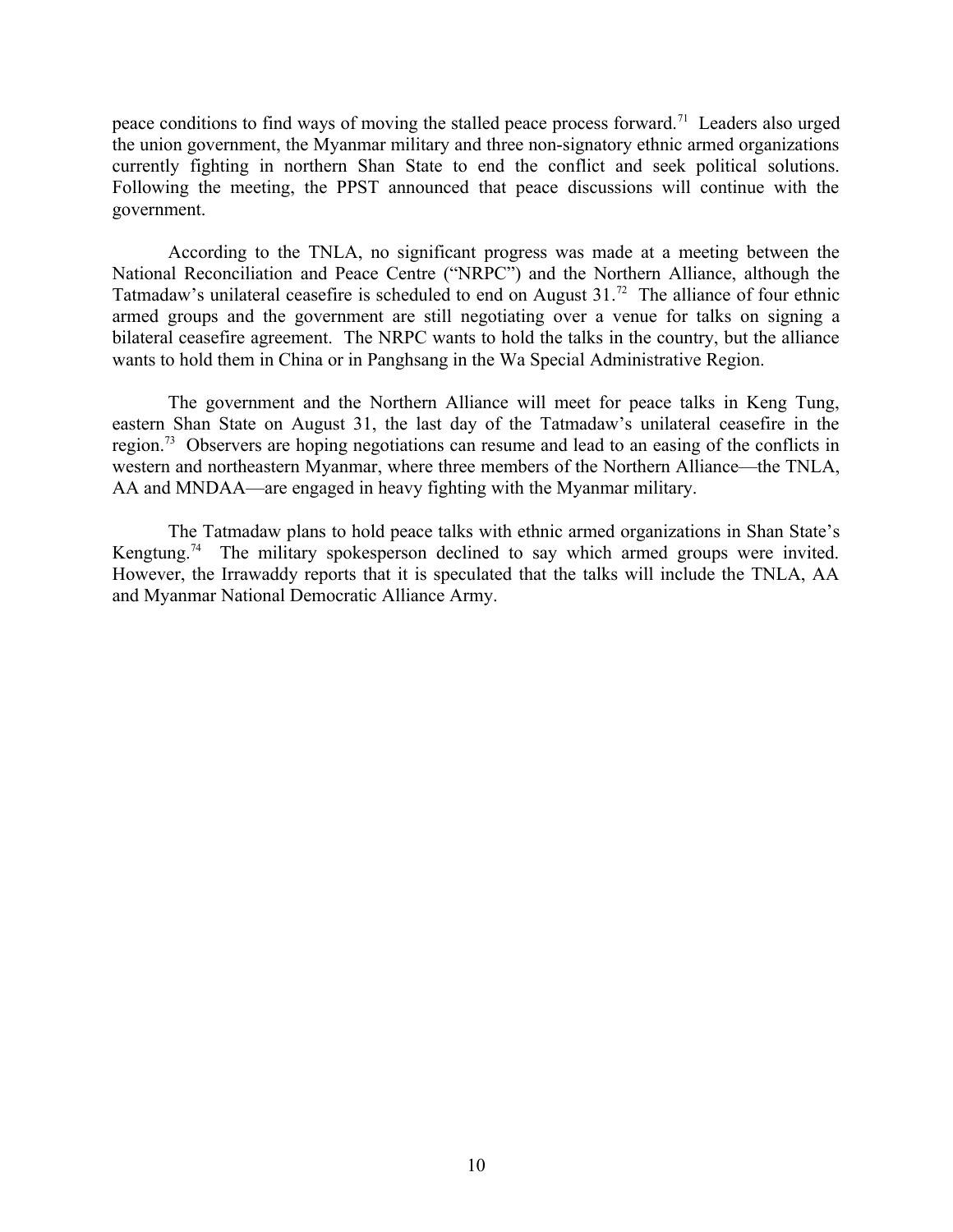<sup>2</sup> The Irrawaddy, August 13, 2019: [https://www.irrawaddy.com/business/belgian-firms-withdrawal-mytel-operator-sees-minimal](https://www.irrawaddy.com/business/belgian-firms-withdrawal-mytel-operator-sees-minimal-impact.html)[impact.html](https://www.irrawaddy.com/business/belgian-firms-withdrawal-mytel-operator-sees-minimal-impact.html).

 $^{23}$  The Irrawaddy, August 20, 2019: [https://www.irrawaddy.com/news/burma/uk-rights-group-expands-dirty-list-companies-ties](https://www.irrawaddy.com/news/burma/uk-rights-group-expands-dirty-list-companies-ties-myanmar-army.html)[myanmar-army.html](https://www.irrawaddy.com/news/burma/uk-rights-group-expands-dirty-list-companies-ties-myanmar-army.html).

<sup>24</sup> The Irrawaddy, August 8, 2019: [https://www.irrawaddy.com/news/burma/arrest-warrant-issued-former-myanmar-military](https://www.irrawaddy.com/news/burma/arrest-warrant-issued-former-myanmar-military-officer.html)[officer.html.](https://www.irrawaddy.com/news/burma/arrest-warrant-issued-former-myanmar-military-officer.html)

<sup>25</sup> The Irrawaddy, August 1, 2019: [https://www.irrawaddy.com/news/court-rejects-monks-lawsuit-us-embassy-buddha-image.html.](https://www.irrawaddy.com/news/court-rejects-monks-lawsuit-us-embassy-buddha-image.html) <sup>26</sup> The Irrawaddy, August 6, 2019: [https://www.irrawaddy.com/news/burma/muslim-leader-files-suit-ex-officer-hate-speech](https://www.irrawaddy.com/news/burma/muslim-leader-files-suit-ex-officer-hate-speech-islam.html)[islam.html](https://www.irrawaddy.com/news/burma/muslim-leader-files-suit-ex-officer-hate-speech-islam.html); Mizzima, August 8, 2019: [http://www.mizzima.com/article/court-accepts-complaint-against-bullet-hla-swe-insult-](http://www.mizzima.com/article/court-accepts-complaint-against-bullet-hla-swe-insult-religion)

[religion.](http://www.mizzima.com/article/court-accepts-complaint-against-bullet-hla-swe-insult-religion) <sup>27</sup> Myanmar Times, August 13, 2019: [https://www.mmtimes.com/news/court-issues-warrant-arrest-former-usdp-lawmaker.html.](https://www.mmtimes.com/news/court-issues-warrant-arrest-former-usdp-lawmaker.html)

<sup>28</sup> The Irrawaddy, August 26, 2019: [https://www.irrawaddy.com/news/burma/karenni-activists-charged-in-loikaw-in-myanmars](https://www.irrawaddy.com/news/burma/karenni-activists-charged-in-loikaw-in-myanmars-kayah-state.html)[kayah-state.html](https://www.irrawaddy.com/news/burma/karenni-activists-charged-in-loikaw-in-myanmars-kayah-state.html).

<sup>29</sup> Myanmar Times, August 8, 2019: [https://www.mmtimes.com/news/students-protest-call-release-marchers.html.](https://www.mmtimes.com/news/students-protest-call-release-marchers.html)

<sup>30</sup> Myanmar Times, August 28, 2019: [https://www.irrawaddy.com/news/burma/myanmar-military-sues-kachin-religious-leader](https://www.irrawaddy.com/news/burma/myanmar-military-sues-kachin-religious-leader-white-house-comments.html)[white-house-comments.html](https://www.irrawaddy.com/news/burma/myanmar-military-sues-kachin-religious-leader-white-house-comments.html).

<sup>31</sup> Myanmar Times, August 29, 2019: [https://www.irrawaddy.com/news/burma/court-jails-ailing-myanmar-filmmaker-year](https://www.irrawaddy.com/news/burma/court-jails-ailing-myanmar-filmmaker-year-criticizing-military.html)[criticizing-military.html](https://www.irrawaddy.com/news/burma/court-jails-ailing-myanmar-filmmaker-year-criticizing-military.html).

<sup>32</sup> Mizzima, August 29, 2019: [http://www.mizzima.com/article/myanmar-film-director-jailed-facebook-posts-critical-military.](http://www.mizzima.com/article/myanmar-film-director-jailed-facebook-posts-critical-military)

<sup>33</sup> Mizzima, August 2, 2019: <http://www.mizzima.com/article/drop-all-charges-against-detained-filmmaker-ai>. <sup>34</sup> The Irrawaddy, August 23, 2019: [https://www.irrawaddy.com/news/burma/myanmar-no-fourth-estate-mandalay-chief-minister](https://www.irrawaddy.com/news/burma/myanmar-no-fourth-estate-mandalay-chief-minister-says-medias-role.html)[says-medias-role.html](https://www.irrawaddy.com/news/burma/myanmar-no-fourth-estate-mandalay-chief-minister-says-medias-role.html).

<sup>35</sup> The Irrawaddy, August 27, 2019: [https://www.irrawaddy.com/news/burma/myanmar-court-allows-appeal-decision-drop-lawsuit](https://www.irrawaddy.com/news/burma/myanmar-court-allows-appeal-decision-drop-lawsuit-editor.html)[editor.html.](https://www.irrawaddy.com/news/burma/myanmar-court-allows-appeal-decision-drop-lawsuit-editor.html)

 $\frac{36}{36}$  Mizzima, August 15, 2019: [http://www.mizzima.com/article/rsf-refers-mandalay-journalists-arbitrary-detention-un.](http://www.mizzima.com/article/rsf-refers-mandalay-journalists-arbitrary-detention-un)

<sup>37</sup> Vietnam Plus, August 27, 2019: [https://en.vietnamplus.vn/myanmar-attracts-35-billion-usd-in-fdi-in-10](https://en.vietnamplus.vn/myanmar-attracts-35-billion-usd-in-fdi-in-10-months/159492.vnp) [months/159492.vnp](https://en.vietnamplus.vn/myanmar-attracts-35-billion-usd-in-fdi-in-10-months/159492.vnp) 

<sup>38</sup> The Irrawaddy, September 3, 2019: [https://www.irrawaddy.com/news/burma/south-korean-president-enhances-bilateral-economic](https://www.irrawaddy.com/news/burma/south-korean-president-enhances-bilateral-economic-ties-myanmar.html)  [ties-myanmar.html](https://www.irrawaddy.com/news/burma/south-korean-president-enhances-bilateral-economic-ties-myanmar.html).

<sup>39</sup> The Irrawaddy, August 20, 2019: [https://www.irrawaddy.com/news/burma/us-japan-vow-back-responsible-investment](https://www.irrawaddy.com/news/burma/us-japan-vow-back-responsible-investment-myanmar.html)  [myanmar.html.](https://www.irrawaddy.com/news/burma/us-japan-vow-back-responsible-investment-myanmar.html)

<sup>40</sup> Hospitality Net, August 30, 2019:<https://www.hospitalitynet.org/news/4094857.html>

<sup>41</sup> Nikkei Asian Review, August 13, 2019: [https://asia.nikkei.com/Business/Markets/Myanmar-plans-alternative-market-to-jump](https://asia.nikkei.com/Business/Markets/Myanmar-plans-alternative-market-to-jump-start-stock-exchange)  [start-stock-exchange](https://asia.nikkei.com/Business/Markets/Myanmar-plans-alternative-market-to-jump-start-stock-exchange).

<sup>42</sup> The Irrawaddy, August 20, 2019: [https://www.irrawaddy.com/opinion/analysis/rebel-strikes-cast-shadow-chinas-bri-projects](https://www.irrawaddy.com/opinion/analysis/rebel-strikes-cast-shadow-chinas-bri-projects-myanmar.html)[myanmar.html](https://www.irrawaddy.com/opinion/analysis/rebel-strikes-cast-shadow-chinas-bri-projects-myanmar.html)

<sup>43</sup> The Irrawaddy, August 9, 2019: [https://www.irrawaddy.com/news/burma/myanmar-korea-build-industrial-facility-north](https://www.irrawaddy.com/news/burma/myanmar-korea-build-industrial-facility-north-yangon.html)[yangon.html](https://www.irrawaddy.com/news/burma/myanmar-korea-build-industrial-facility-north-yangon.html)

<sup>&</sup>lt;sup>1</sup> Amnesty, August 21, 2019:<https://www.amnesty.org/en/latest/news/2019/08/myanmar-two-years-since-rohingya-crisis/> <sup>2</sup> The Guardian, August 22, 2019: [https://www.theguardian.com/world/2019/aug/22/rohingya-refugees-turn-down-second-myanmar](https://www.theguardian.com/world/2019/aug/22/rohingya-refugees-turn-down-second-myanmar-repatriation-effort)[repatriation-effort](https://www.theguardian.com/world/2019/aug/22/rohingya-refugees-turn-down-second-myanmar-repatriation-effort) 3 *Id*. 4 *Id.* <sup>5</sup> UNHCR, August 22, 2019: [https://www.unhcr.org/en-us/news/press/2019/8/5d5e720a4/unhcr-statement-voluntary-repatriation](https://www.unhcr.org/en-us/news/press/2019/8/5d5e720a4/unhcr-statement-voluntary-repatriation-myanmar.html)[myanmar.html](https://www.unhcr.org/en-us/news/press/2019/8/5d5e720a4/unhcr-statement-voluntary-repatriation-myanmar.html) <sup>6</sup> The Guardian, August 22, 2019: [https://www.theguardian.com/world/2019/aug/22/rohingya-refugees-turn-down-second-myanmar](https://www.theguardian.com/world/2019/aug/22/rohingya-refugees-turn-down-second-myanmar-repatriation-effort)[repatriation-effort](https://www.theguardian.com/world/2019/aug/22/rohingya-refugees-turn-down-second-myanmar-repatriation-effort) 7 *Id.* 8 *Id.* <sup>9</sup> The Irrawaddy, Aug. 5, 2019, [https://www.irrawaddy.com/news/burma/ex-industry-minister-violated-office-procedures-govt](https://www.irrawaddy.com/news/burma/ex-industry-minister-violated-office-procedures-govt-spokesman.html)[spokesman.html.](https://www.irrawaddy.com/news/burma/ex-industry-minister-violated-office-procedures-govt-spokesman.html) <sup>10</sup> *Id.* <sup>11</sup> The Irrawaddy, Aug. 5, 2019, [https://www.irrawaddy.com/news/burma/myanmar-join-international-anti-corruption-academy.html.](https://www.irrawaddy.com/news/burma/myanmar-join-international-anti-corruption-academy.html) <sup>12</sup> *Id.* <sup>13</sup> Frontier Myanmar, Aug. 16, 2019, [https://frontiermyanmar.net/en/energy-minister-returns-to-work-amid-corruption-probe](https://frontiermyanmar.net/en/energy-minister-returns-to-work-amid-corruption-probe-confusion)[confusion](https://frontiermyanmar.net/en/energy-minister-returns-to-work-amid-corruption-probe-confusion). <sup>14</sup> The Irrawaddy, Aug. 28, 2019, [https://www.irrawaddy.com/news/burma/municipal-official-myanmar-capital-cleared-bribery](https://www.irrawaddy.com/news/burma/municipal-official-myanmar-capital-cleared-bribery-charges.html)[charges.html](https://www.irrawaddy.com/news/burma/municipal-official-myanmar-capital-cleared-bribery-charges.html).  $\frac{15}{16}$ *Id.* <sup>16</sup> *Id.* <sup>17</sup> The Irrawaddy, August 5, 2019: [https://www.irrawaddy.com/news/burma/nearly-60-foreign-firms-tied-military-businesses-un](https://www.irrawaddy.com/news/burma/nearly-60-foreign-firms-tied-military-businesses-un-report.html)[report.html](https://www.irrawaddy.com/news/burma/nearly-60-foreign-firms-tied-military-businesses-un-report.html). <sup>18</sup> Myanmar Times, August 5, 2019: [https://www.mmtimes.com/news/un-fact-finding-mission-urges-sanctions-against-military](https://www.mmtimes.com/news/un-fact-finding-mission-urges-sanctions-against-military-owned-businesses.html)[owned-businesses.html.](https://www.mmtimes.com/news/un-fact-finding-mission-urges-sanctions-against-military-owned-businesses.html) <sup>19</sup> The Irrawaddy, August 6, 2019: [https://www.irrawaddy.com/news/burma/govt-rejects-un-report-calling-boycott-military-tied](https://www.irrawaddy.com/news/burma/govt-rejects-un-report-calling-boycott-military-tied-companies.html)[companies.html](https://www.irrawaddy.com/news/burma/govt-rejects-un-report-calling-boycott-military-tied-companies.html); Mizzima, August 7, 2019: [http://www.mizzima.com/article/myanmar-categorically-rejects-un-report-army](http://www.mizzima.com/article/myanmar-categorically-rejects-un-report-army-business-empire)[business-empire](http://www.mizzima.com/article/myanmar-categorically-rejects-un-report-army-business-empire). <sup>20</sup> Myanmar Times, August 7, 2019:<https://www.mmtimes.com/news/govt-slams-un-call-ban-businesses.html>. <sup>21</sup> The Irrawaddy, August 8, 2019: [https://www.irrawaddy.com/news/burma/suu-kyi-led-rakhine-development-agency-says-un](https://www.irrawaddy.com/news/burma/suu-kyi-led-rakhine-development-agency-says-un-report-intended-harm-myanmar.html)[report-intended-harm-myanmar.html](https://www.irrawaddy.com/news/burma/suu-kyi-led-rakhine-development-agency-says-un-report-intended-harm-myanmar.html).